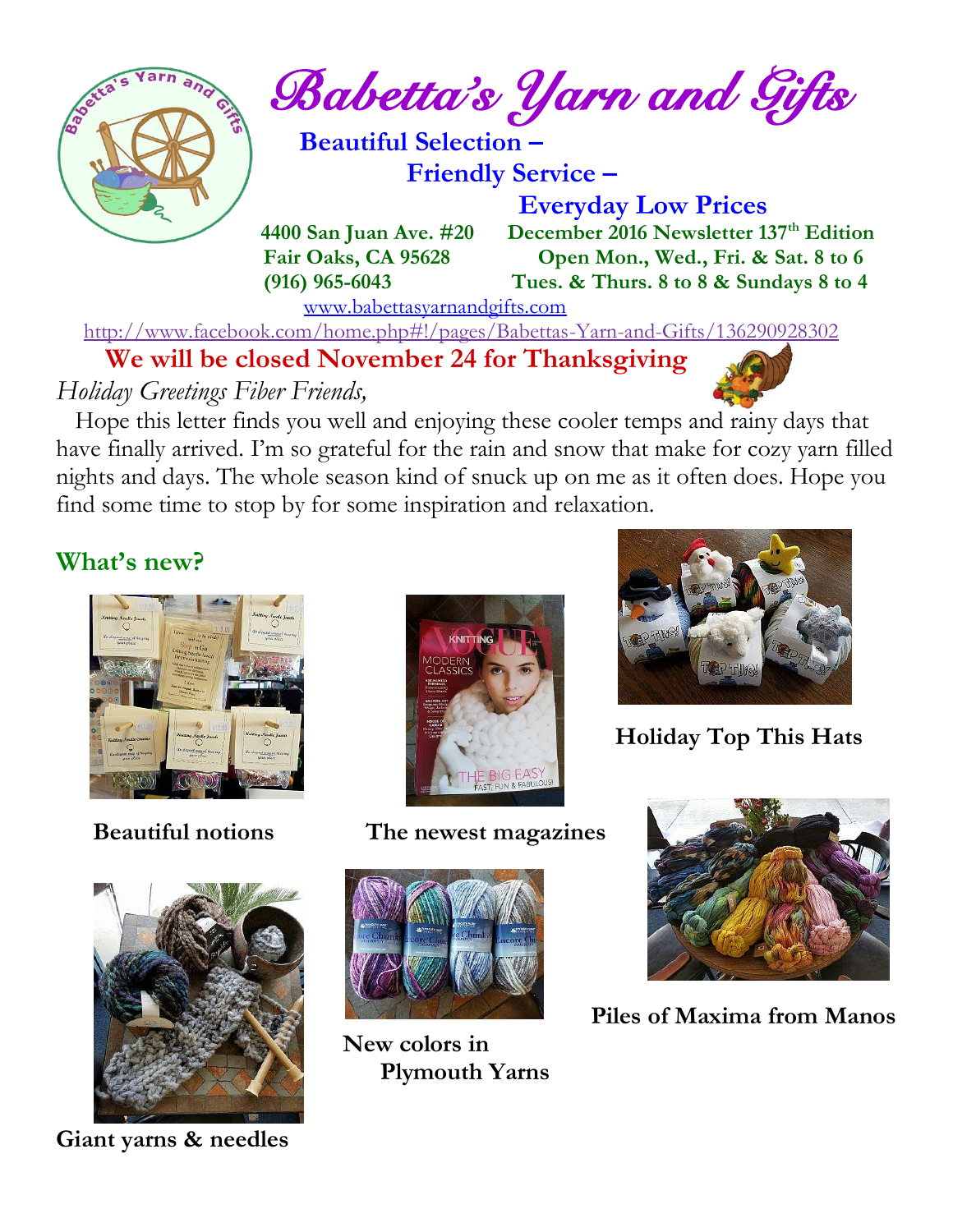

**Back in stock Lamb's Pride Bulky & Worsted**

 **Back in stock Caracol from Malabrigo & more Arroyo and Mechita**



**Babetta's now accepts American Express to help make your shopping easier.**





**This Saturday Nov. 26 is SOFRECT STATE AND STATE SMALL STATE SMALL BUSINESS Saturday Check out these offers from our EXAMPLE AND SHOP companies.** 



 **<http://media.berroco.com/knitbits/KB680.html>**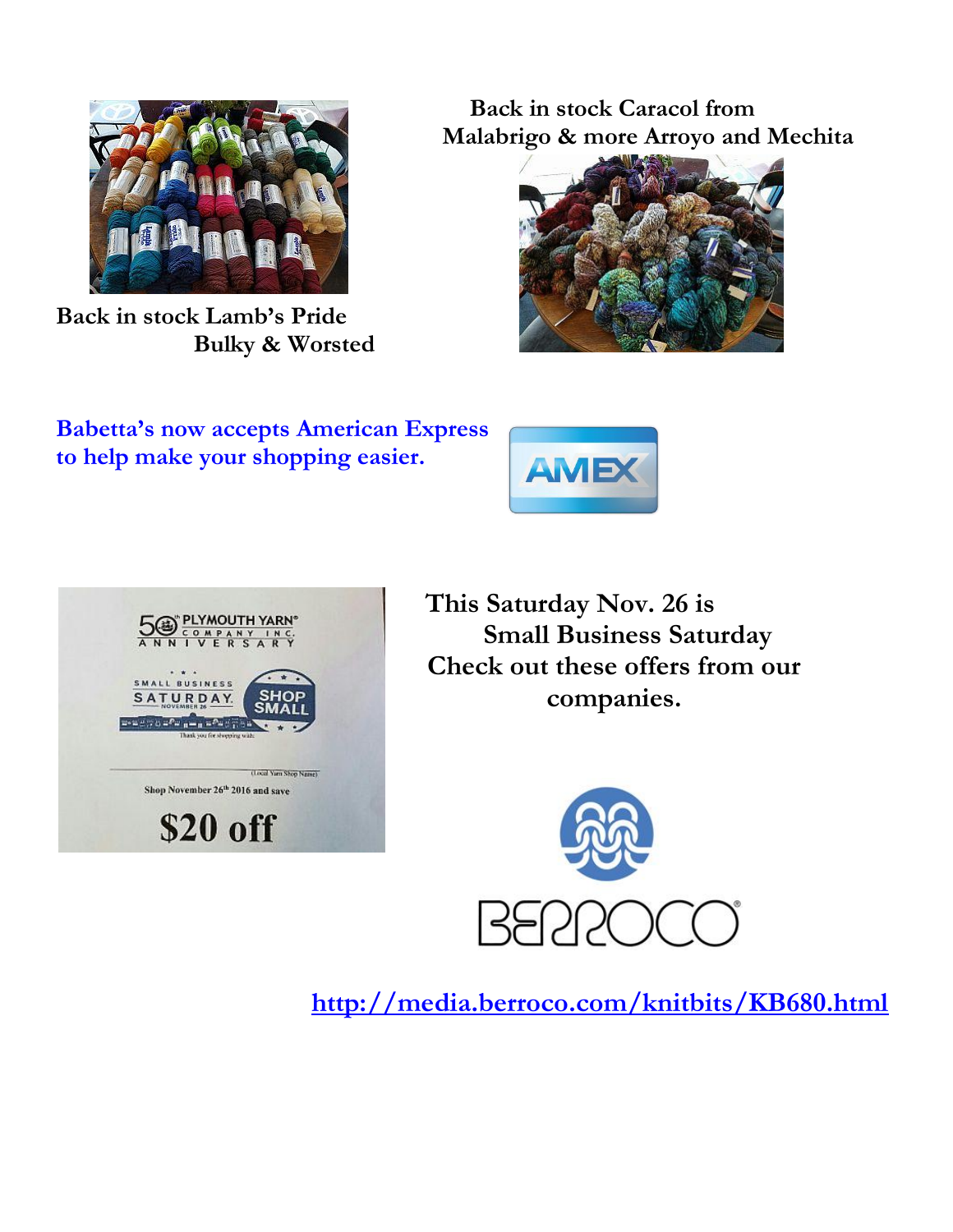# **Thanksgiving Weekend Sale Event!**

 **We would like to show our thanks for all your small business support this weekend by offering you 3 days of savings. Nov. 25, 26, & 27**



 **Products on SALE throughout our stock**

 **A free gift with every purchase of \$25 or more while supplies last.**

**\_\_\_\_\_\_\_\_\_\_\_\_\_\_\_\_\_\_\_\_\_\_\_\_\_\_\_\_\_\_\_\_\_\_\_\_\_\_\_\_\_\_\_\_\_\_\_**



 Don't forget to bring a non perishable food item for our "Food Drive". You'll be entered to win a \$25 Gift Certificate to spend at Babetta's The food lockers will be depleted after Thanksgiving so it's the perfect time to donate.

**Alice's Embrace** has really grown since its inception. Read about this wonderful organization and how you can join in making gifts for those suffering with Alzheimer's. <http://www.alicesembrace.com/> You can drop off your donations at Babetta's.

### **Classes for December 2016 at Babetta's 916-965-6043**

 *In our project classes you can learn to knit anything from scarves to socks to felted purses to lace shawls to hats to sweaters. Pick your project and join in the fun. Our knitters inspire each other to try new things by sharing ideas and showing off their latest creation. Sign up for one of our classes and you will receive a coupon for 10% off.*

 **Pre-registration is required as class sizes are limited. Please choose your dates carefully. Because of scheduling conflicts and complications, make-up classes will only be allowed under special circumstances and individual consideration.**